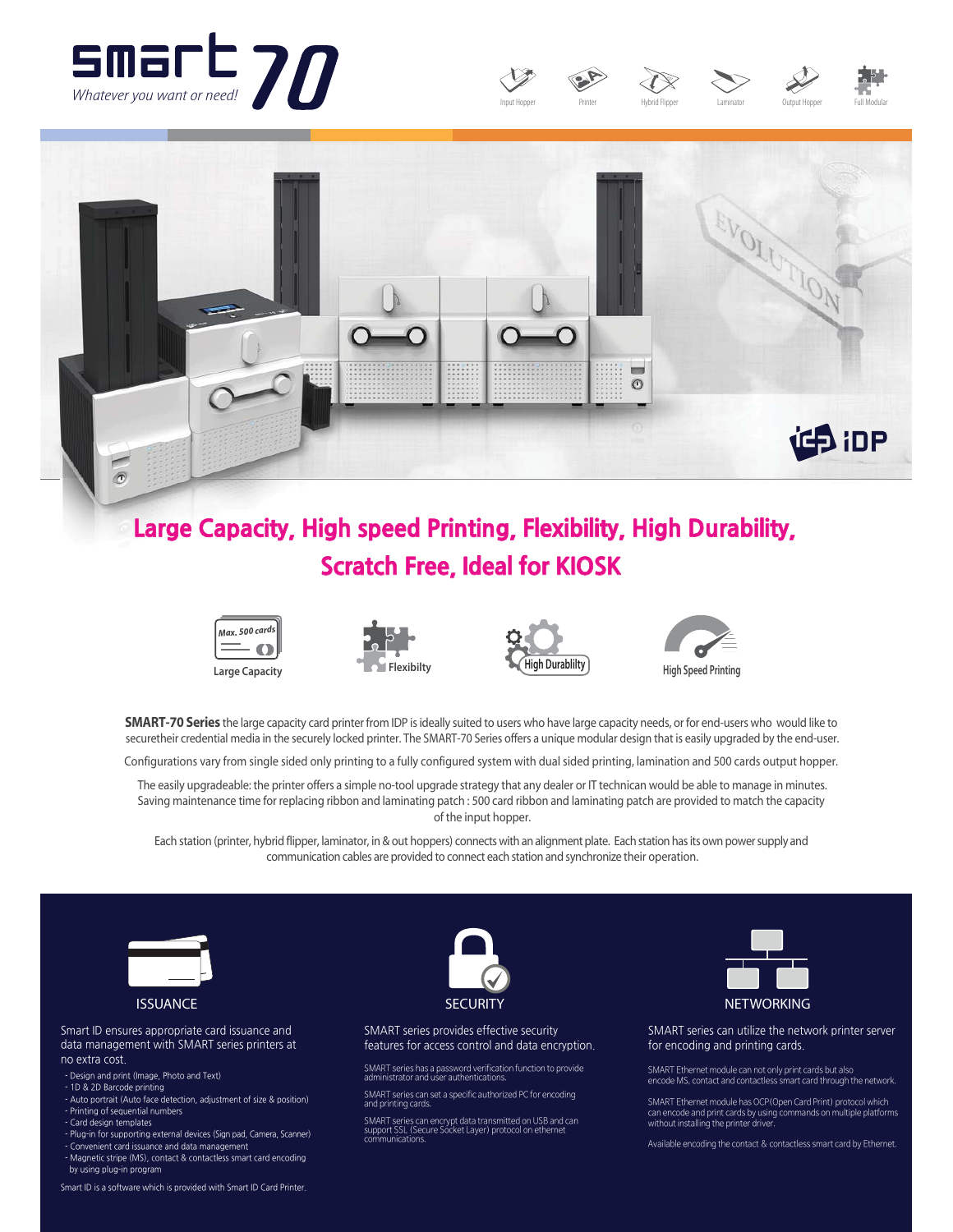#### Beyond Expandability,

### **Ultimate ID Card Printer Solution**





# **Multi - Printer** Combination



12.5 **288 cards/hour Full Area Printing (YMCKO)** 

**Extremely High Speed Printing** 





\* For Single sided Partial area or Full area Color Printing



Weight dispersion point

**Ideal for KIOSK SAIDP** max. **"3,000"** cards loading

> **"6"** different type cards loading up to

> > **High Durability**







No Need Device Driver or PC



To disperse the weight of the stacked cards, the card mallet pushes cards to the weight dispersion point and the lowest card is drawn out by hook. This process prevents the stacked cards from making scratches on the lower cards' surface.

**- Input Hopper**

#### **- Output Hopper**

When a card is put in the output hopper, to protect the card's surface, the loaded cards are raised by the support beam which is operated by the internal **CAM**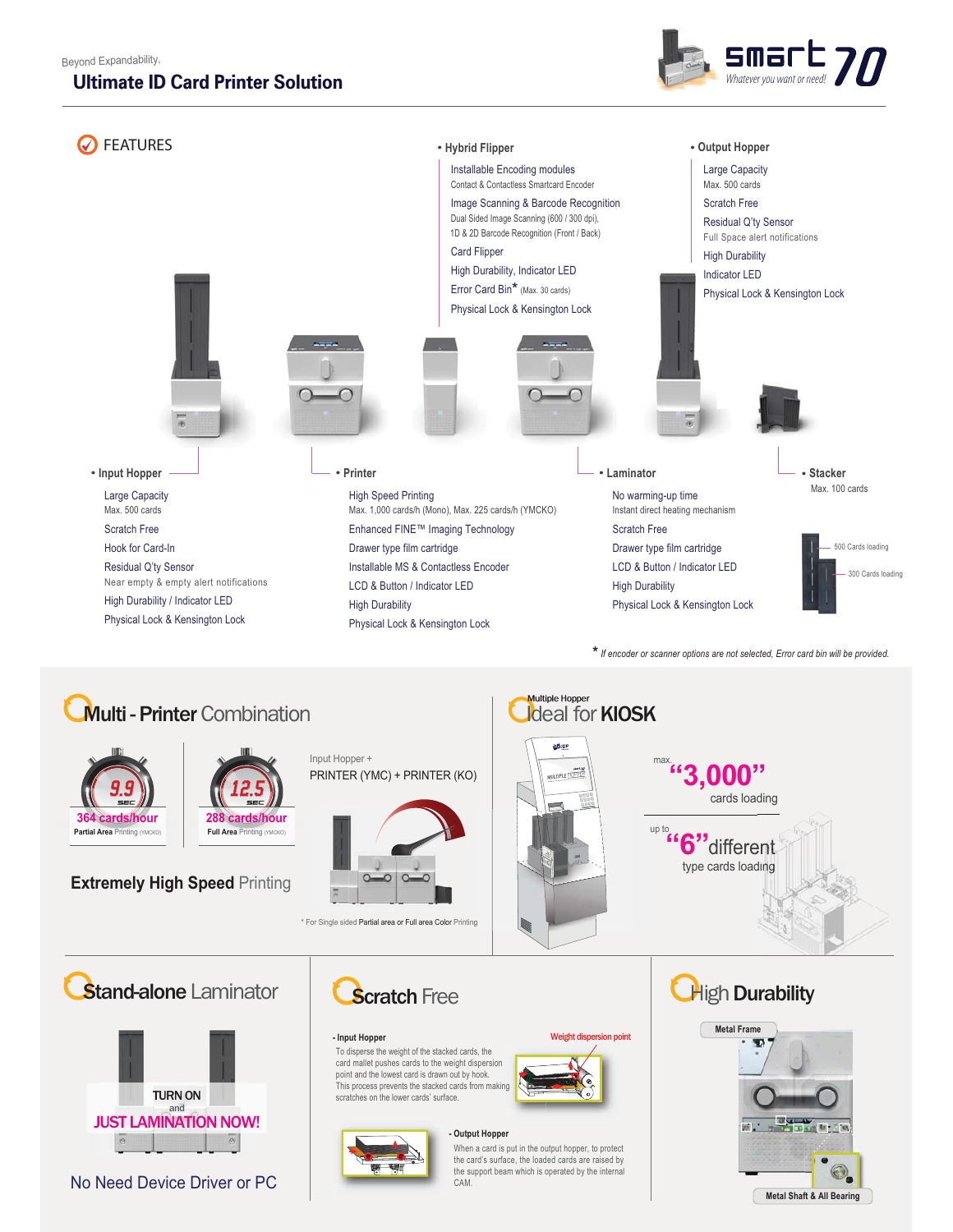Specifications



| MART-70 Printer<br><b>Resolution</b><br>Print Area<br>Edge to Edge<br>300dpi<br>Card<br>Card Feeding<br>Card Size<br>ISO CR80 (54mm x 86mm / 2.12" x 3.38")<br>Automatic<br><b>Card Thickness</b><br>Card Type<br>0.38mm (15mil), 1.2mm (47mil)<br>PVC, Composite PVC, PET | Direct Dye-Sublimation |  |  |  |
|----------------------------------------------------------------------------------------------------------------------------------------------------------------------------------------------------------------------------------------------------------------------------|------------------------|--|--|--|
|                                                                                                                                                                                                                                                                            |                        |  |  |  |
|                                                                                                                                                                                                                                                                            |                        |  |  |  |
|                                                                                                                                                                                                                                                                            |                        |  |  |  |
| <b>Print Speed</b><br><b>YMCKO</b><br>Monochrome<br>3.6 sec./card (1,000 cards/hour)<br>Max. 16 sec./card (225 cards/hour)                                                                                                                                                 |                        |  |  |  |
| <b>YMCKOK</b><br>Max. 22 sec./card (164 cards/hour)                                                                                                                                                                                                                        |                        |  |  |  |
| Capacity<br>Output Hopper: Card<br>Input Hopper: Card<br>500 cards<br>Stacker: 100 cards / *Optional Output Hopper: 500 cards                                                                                                                                              |                        |  |  |  |
| System<br>Interface<br>Memory<br>64MB RAM<br>2 Line LCD / 4 Buttons / 1 LED Indicator                                                                                                                                                                                      |                        |  |  |  |
| <b>Supported Platforms</b><br>Microsoft Windows 2000/ 2003/ XP/ Vista/ 7/ 8/ 10, Mac OS, Linux                                                                                                                                                                             |                        |  |  |  |
| Communication<br>Power Supply<br>USB, 2 USB Host, Ethernet<br>Free voltage (AC 100/ 220V, 50~60Hz)                                                                                                                                                                         |                        |  |  |  |
| Power Consumption<br>Temperature/Humidity<br>15~35℃ / 35~70%<br>24V, 2A                                                                                                                                                                                                    |                        |  |  |  |
| <b>Encoding Options</b><br>Contactless<br>Magnetic<br>ISO 7811 (Track I, II, III Read/ Write, HiCo/ LoCo), JIS II<br>MIFARE, ISO 14443 (Type A/B), ISO 15693, DESFIRE, ICLASS                                                                                              |                        |  |  |  |
| Security<br>S/W<br>Physical Lock<br>Ribbon<br>PC authentication, Password authentication                                                                                                                                                                                   |                        |  |  |  |
| <b>Station Itself</b><br>Kensington Lock                                                                                                                                                                                                                                   |                        |  |  |  |
| Dimensions<br>Inch<br>Millimeter<br>240 (W) x 214 (L) x 305 (H)<br>9.5 (W) x 8.4 (L) x 12 (H)                                                                                                                                                                              |                        |  |  |  |
| Weight<br>kg/lbs<br>Approx. 6.3 kg/13.9 lbs                                                                                                                                                                                                                                |                        |  |  |  |

| SMART-7<br>$\circ$<br><b>Hybrid</b><br><b>Flipper</b> | Encoding<br>& Scanner<br>(Option) | Contact                    | ISO 7816 A/B/C Cards, ISO 7816 1/2/3/4 Microprocessor Cards | Contactless           | ISO 14443 (Type A/B), MIFARE, DEFIRE, iCLASS, ISO 18092(NFC), Felica |
|-------------------------------------------------------|-----------------------------------|----------------------------|-------------------------------------------------------------|-----------------------|----------------------------------------------------------------------|
|                                                       |                                   | Image Scanner              | Selectable 300 & 600 dpi Dual-sided image scanning          | <b>Scanning Speed</b> | 4.5 sec./card (300 dpi), 6 sec./card (600 dpi)                       |
|                                                       |                                   | <b>Barcode Recognition</b> | 1D & 2D Barcode Recognition (Front/Back)                    |                       |                                                                      |
|                                                       | System                            | Communication              | <b>USB</b>                                                  | Power Supply          | Free Voltage (AC 100/ 220V, 50~60Hz)                                 |
|                                                       |                                   | Power Consumption          | 24V, 2A                                                     | Temperature/Humidity  | 15~35℃ / 35~70%                                                      |
|                                                       | Security                          | <b>Physical Lock</b>       | Encoder                                                     | <b>Station Itself</b> | Kensington Lock                                                      |
|                                                       | <b>Dimensions</b>                 | Millimeter                 | 110 (W) x 204 (L) x 305 (H)                                 | Inch                  | 4.3 (W) x 8.0 (L) x 12 (H)                                           |
|                                                       | Weight                            | kg/lbs                     | Approx. 2.8 kg/6.2 lbs                                      |                       |                                                                      |

| $\sim$<br><b>ART-70</b><br>$\overline{\omega}$<br>minato | Laminating                | Type          | Direct Heating Lamination                       | Speed                 | 19 sec./card (Single-sided Laminating) |
|----------------------------------------------------------|---------------------------|---------------|-------------------------------------------------|-----------------------|----------------------------------------|
|                                                          | Laminating<br><b>Film</b> | Type          | Clear, Holographic                              |                       |                                        |
|                                                          |                           | Thickness     | 0.6mil. 1.0mil                                  | Capacity              | 500 cards/Roll                         |
|                                                          | System                    | Interface     | 2 Line LCD / 4 Buttons / 1 LED Indicator        | Communication         | <b>USB, RS-232C</b>                    |
|                                                          |                           | Power Supply  | Free Voltage (AC 100/220V, 50~60Hz) / 24V, 2.3A | Temperature/Humidity  | 15~35℃ / 35~70%                        |
|                                                          | Security                  | Physical Lock | Laminating Film                                 | <b>Station Itself</b> | Kensington Lock                        |
|                                                          | <b>Dimensions</b>         | Millimeter    | 240 (W) x 214 (L) x 305 (H)                     | Inch                  | $9.5$ (W) x 8.4 (L) x 12 (H)           |
|                                                          | Weight                    | kg/lbs        | Approx. 6.1 kg/13.4 lbs                         |                       |                                        |

|    | Capacity          | Input / Output        | Max, 500 cards                                 | Feeding                   | Automatic                                     |  |
|----|-------------------|-----------------------|------------------------------------------------|---------------------------|-----------------------------------------------|--|
| -- | Card              | <b>Size</b>           | ISO CR80 (54mm x 86mm / 2.12" x 3.38")         |                           |                                               |  |
|    | Sensor            | <b>Thickness</b>      | 0.38mm (15mil), 1.2mm (47mil)                  | Type                      | PVC, Composite PVC, PET                       |  |
|    |                   | Residual O'ty Sensor  | Input: Near Empty & Empty / Output: Full Space | Detection Sensor          | Cartridge Mount Status Detectable             |  |
|    | System            | Communication         | <b>USB. RS-232C</b>                            | Power                     | Free Voltage (AC 100/220V, 50~60Hz) / 24V, 2A |  |
|    |                   | Temperature/Humidity  | 15~35℃ / 35~70%                                |                           |                                               |  |
|    | Security          | <b>Physical Lock</b>  | Cartridge                                      | <b>Station Itself</b>     | Kensington Lock                               |  |
| Fe | <b>Dimensions</b> | Input Hopper (WxLxH)  | 170 x 204 x 548 mm / 6.7 x 8.0 x 21.6 inch     | Output Hopper (W x L x H) | 149 x 204 x 548 mm / 5.9 x 8.0 x 21.6 inch    |  |
|    | Weight            | Input Hopper (kg/lbs) | Approx. 3.7 kg / 8.2 lbs                       | Output Hopper (kg/lbs)    | Approx. 3.5 kg / 7.6 lbs                      |  |

\*Print Speed : May change under specific condition.